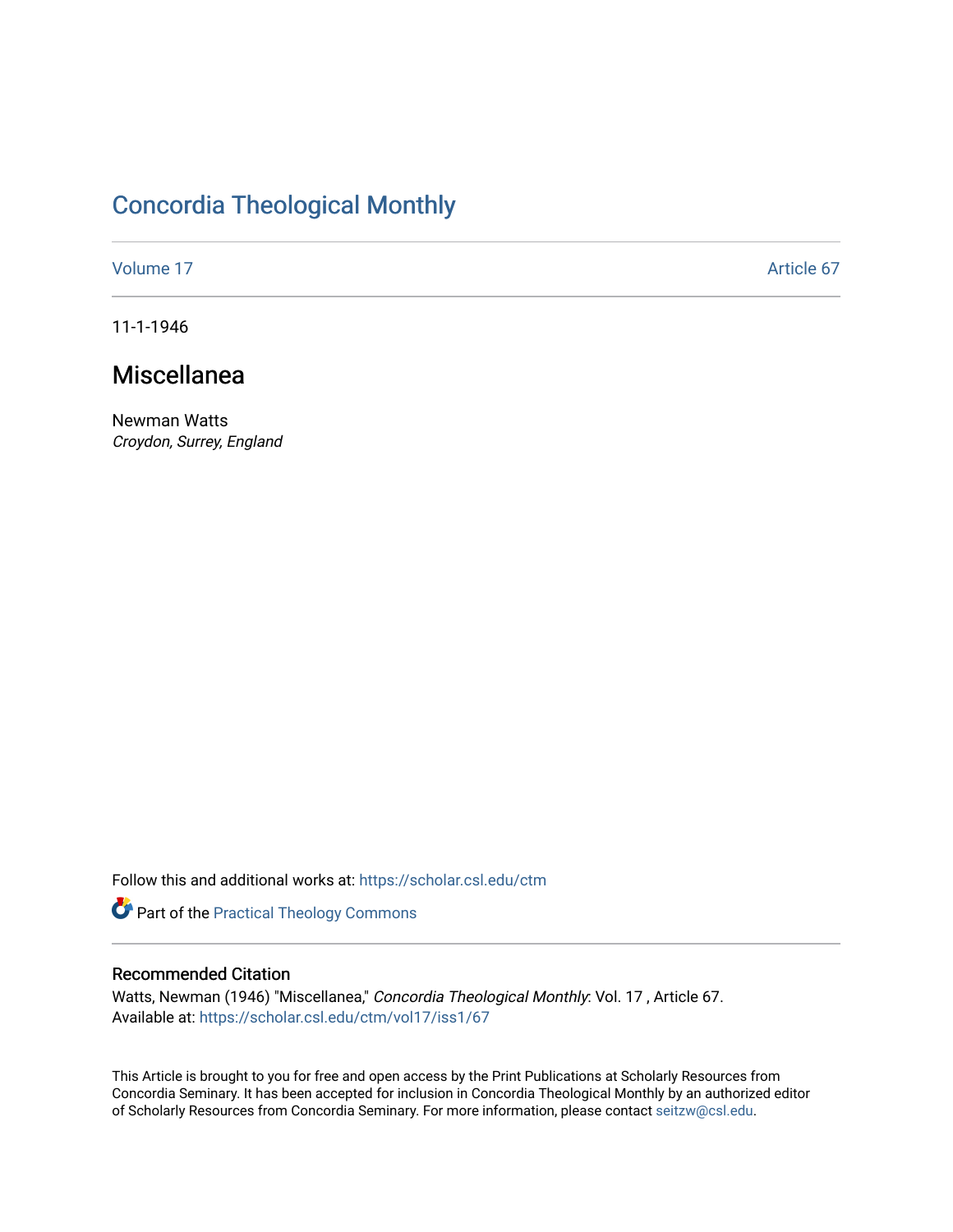## Miscellanea

### Science Falsely So Called

In *BibHotheca Sacra.* for April-June, 1948, an editorial appeared having the title "This Is Serious." It speaks of the unbelief parading under the name of science which is molesting the Church. We herewith reprint the editorial written by Newman Watts of Croydon, Surrey, England.

"A recent book had for its title Ideas Have Legs. No idea has had such long legs in this last century as that of evolution. An American magazine in a symposium of 'Books That Changed the Modern World' found Darwin's Origin of Species heading the list. The choice can hardly be challenged. Is this a serious or trivial matter? That is the subject before us.

"When Darwin's Origin of Species was launched upon the world in the year 1859, the rationalists saw in it scientific support for their disbelief in God, religion, and the Bible. Certain church leaders, on the other hand, saw in it a serious challenge to the authority of the book they looked upon as a divine revelation. If Darwin was right, Moses was wrong. T. H. Huxley, the agnostic, wrote: 'Evolution, if consistently accepted, makes it impossible to believe the Bible.'

"Unfortunately the church was not strong enough to stand up to the assault; she gave way over the creation story in Genesis. but failed to realize how evolution challenged not only Genesis but the whole Bible, not only the creation story but the whole gamut of Christian doctrine. The present-day decline of belief in and respect for the Bible and Christian truth generally is largely due to the widespread acceptance of the false theory of organic evolution both inside and outside the church.

''When the theory of evolution became dimly understood by the common man his interest naturally was not centered in geological strata, fossils, and the like, but in himself. Curious though it moy seem he quite took to the idea that he had **an ape** ancestry. He did not in the least mind giving up the belief that the first man was created by God. Evolution reigned as the one force in the universe, ever pushing onward and upward. Progress was inevitable until we reached the superman. The Germans grasped this idea more firmly than others, adopted the cult of the superman, and ended by deciding upon the outline of their thousand years of progress under their newly adopted god - Hitler.

''Not only so, but the theory of evolution made it possible to account for the evil in man in a much more rational (?) way. The ape had a fall upward, which meant that he suddenly but naturally became conscious of a moral sense; and sin, wrongdoing, violence, brutality, etc., are therefore only throwbacks of our old animal nature which we are gradually overcoming. Here is a new excuse for sin. Two youths who committed a murder in

[857]

1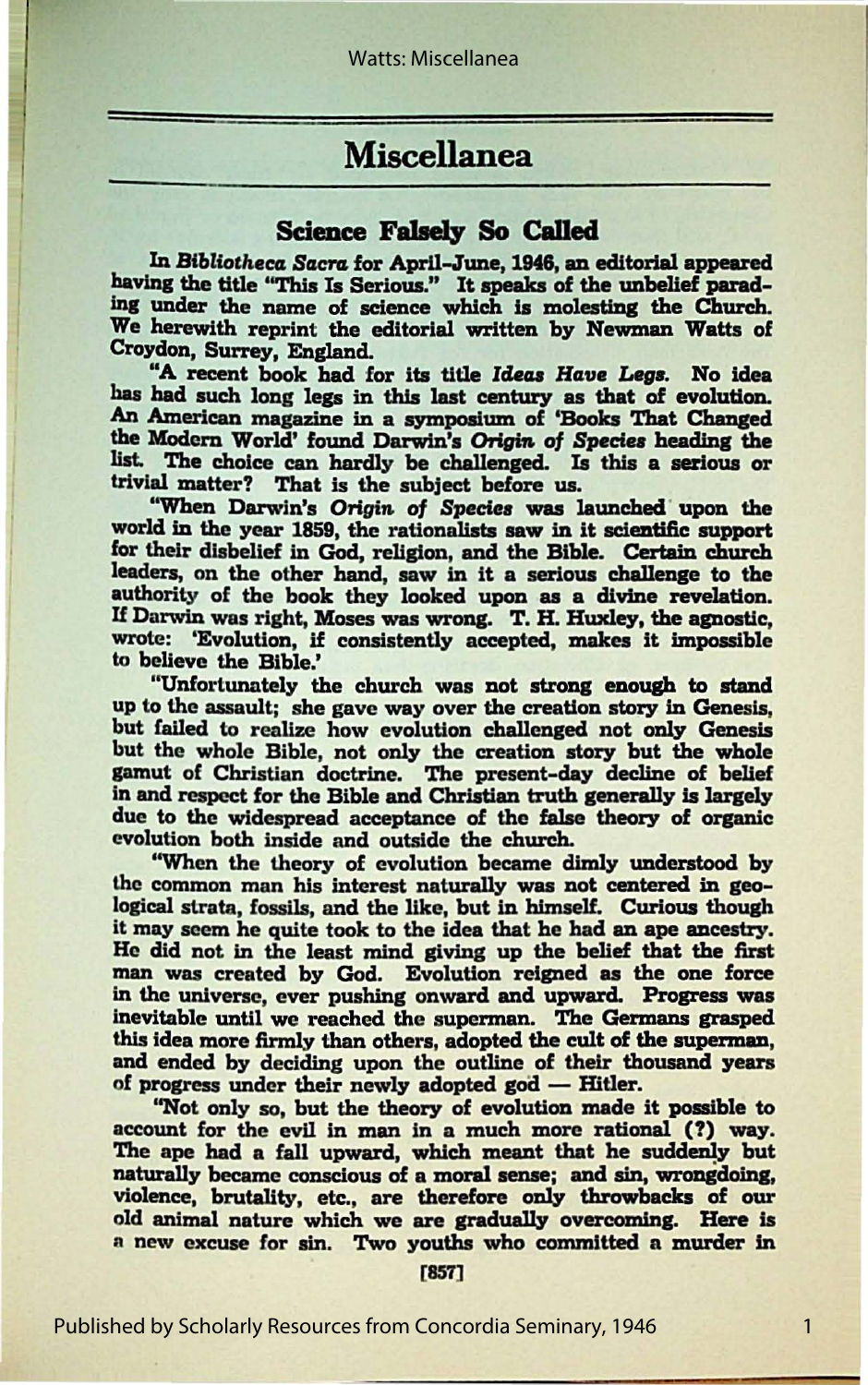#### 858 **MISCELLANEA**

the United States were actually defended by their counsel in the court by this very argument. Of course, if sin is only the upsurging of animal instincts we can hardly be blamed or punished for it, and there was no need for Christ to be made a sacrifice for it. Here is, then, the reason for the abandonment of the doctrine of the atonement by modern theologians.

"Worse than all of the effects of this scientific nostrum was the atheistic element inherent In IL 'The **god Idea la doomed,' c:rled**  the American Association for the Advancement of **Athelsm; 'God**  did not make man, did not create the planets, did not set the stars in their courses. Evolution is only another instrument in the hands of men for pushing God farther and farther away until, to most, He does not exist and to the rest He does not matter.' Then what about Christ, the Son of God? How can He be fitted Into the evolutionary scheme of things? Most people modern enough to accept this view of man find it hard to believe in the virgin birth of Jesus or His conception by the Holy Ghost. The only alternative is that Jesus Christ was a descendant of the  $ape$ a horrible, blasphemous thought indeed.

"All this means that evolution has dealt a terrible blow to all that Christians believe to be the truth; and as truth and conduct, belief and ethics stand or fall together, it is not surprising that with the collapse of Christian doctrine has come the bankruptcy of Christian moral ideals.

"Before the second World War visitors to Soviet Russia could see the antireligious museums by which the Communist antireligious societies illustrated their atheistic creed. Half of the exhibits were concerned with proving that evolution made God and religion unnecessary. According to Marxist philosophy Communism **la the**  next step in the inevitable progress of mankind whereby man outgrows the false ideas of God, religion, and the spiritual world. On the other hand, totalitarianism as it arose in Germany also grew out of the evolutionary idea. The cult of the superman, the survival of the fittest, progress by war and conquest-the bases of Nazism -- grew out of the belief in evolution. Both Communism and Nazism threw over not only Christian belief but Christian moral ideals. The six years of war have been a melancholy example of the inevitable progress we were taught to expect; but evolution **as a** scientific dogma is too deep-rooted to **be affected**  by such a alight setback.

"In the great democracies where neither communistic nor nazist ideas hold the reins, the breakdown of Christian moral ideals has been tragic. The widespread irreligion, the increase in separation and divorce, in fornication and adultery, in juvenile delinquency and adult crime, in alcoholism, gambling, and other elements of moral looseness are evidence of evolutionary thought. Evolution is atheism in thought and anarchy in conduct. It is therefore a major tragedy that evolutionary propaganda should be persistently broadcast by radio, literature, and pulpit, and

2